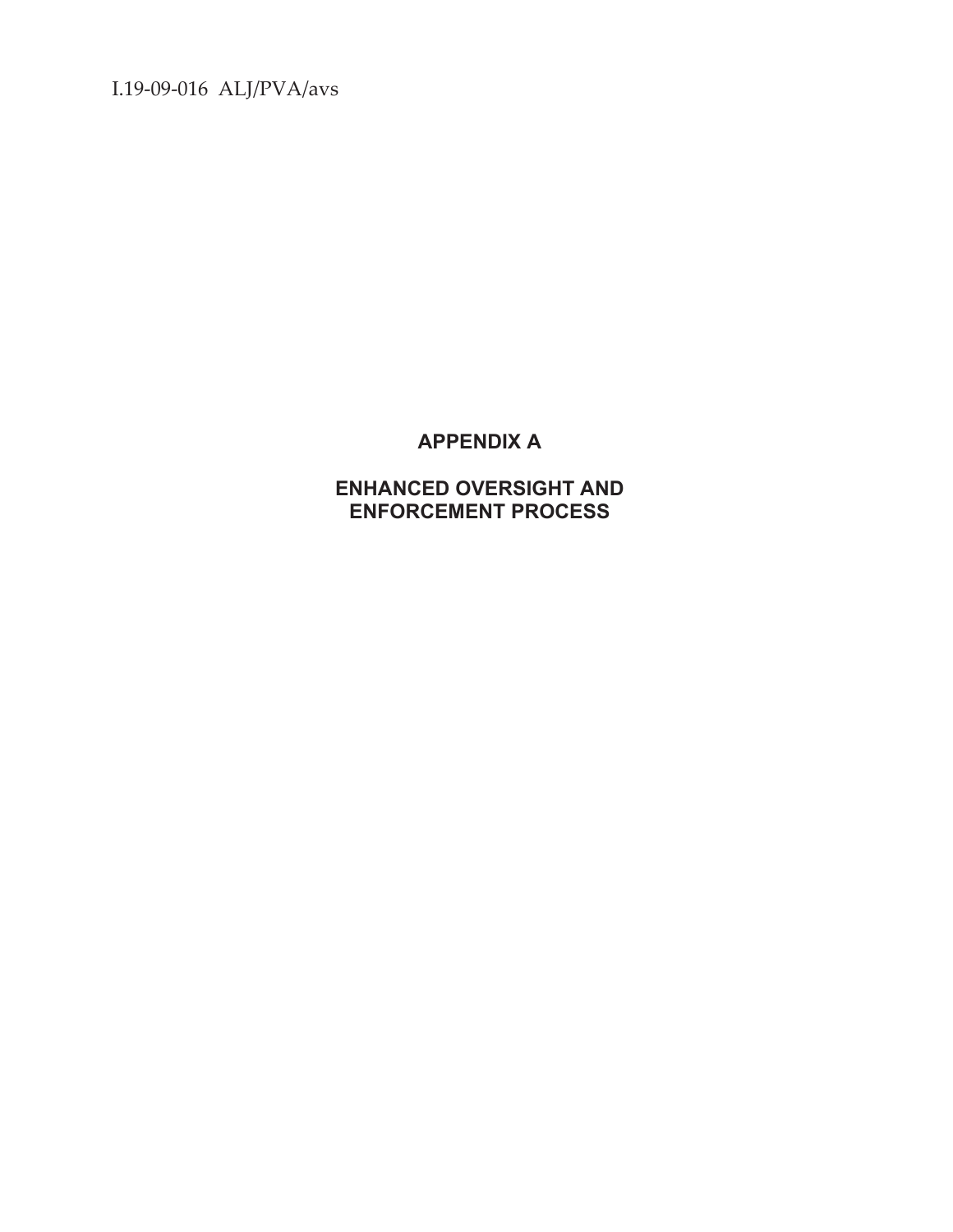### I.19-09-016 ALJ/PVA/avs

## **Appendix A Enhanced Oversight and Enforcement Process**

The Commission adopts an Enhanced Oversight and Enforcement Process (Process) designed to provide a clear roadmap for how the Commission will closely monitor PG&E's performance in delivering safe, reliable, affordable, clean energy.

The Process contains six steps which are triggered by specific events, some of which would rely on Safety and Operational Metrics. The Process includes enhanced reporting requirements and additional monitoring and oversight. The Process also contains provisions for PG&E to cure and permanently exit the Process if it can satisfy specific criteria. If PG&E is placed into the Process, actions taken would occur in coordination with the Commission's existing formal and informal reporting requirements and procedures. The Process does not replace or limit the Commission's regulatory authority, including the authority to issue Orders to Show Cause and Orders Instituting Investigations and to impose fines and penalties.

Except as otherwise provided below, a Commission Resolution would place PG&E in the appropriate step based upon the occurrence of a specified triggering event. PG&E shall report the occurrence of a triggering event to the Commission's Executive Director no later than five business day after the date on which any member of senior management of PG&E becomes aware of the occurrence of a triggering event.<sup>25</sup> PG&E should presumptively move through the steps of the Process sequentially but the Commission may place PG&E in the appropriate step upon the occurrence of a specified triggering event.

## **1. Enhanced Reporting**

#### **STEP 1: Enhanced Reporting**

- A. Triggering Events
	- i. PG&E fails to obtain an approved wildfire mitigation plan or fails in any material respect to comply with its regulatory reporting requirements;
	- ii. PG&E fails to comply with, or has shown insufficient progress toward, any

<sup>&</sup>lt;sup>25</sup> Applicable to triggering events that are not based upon a Commission determination.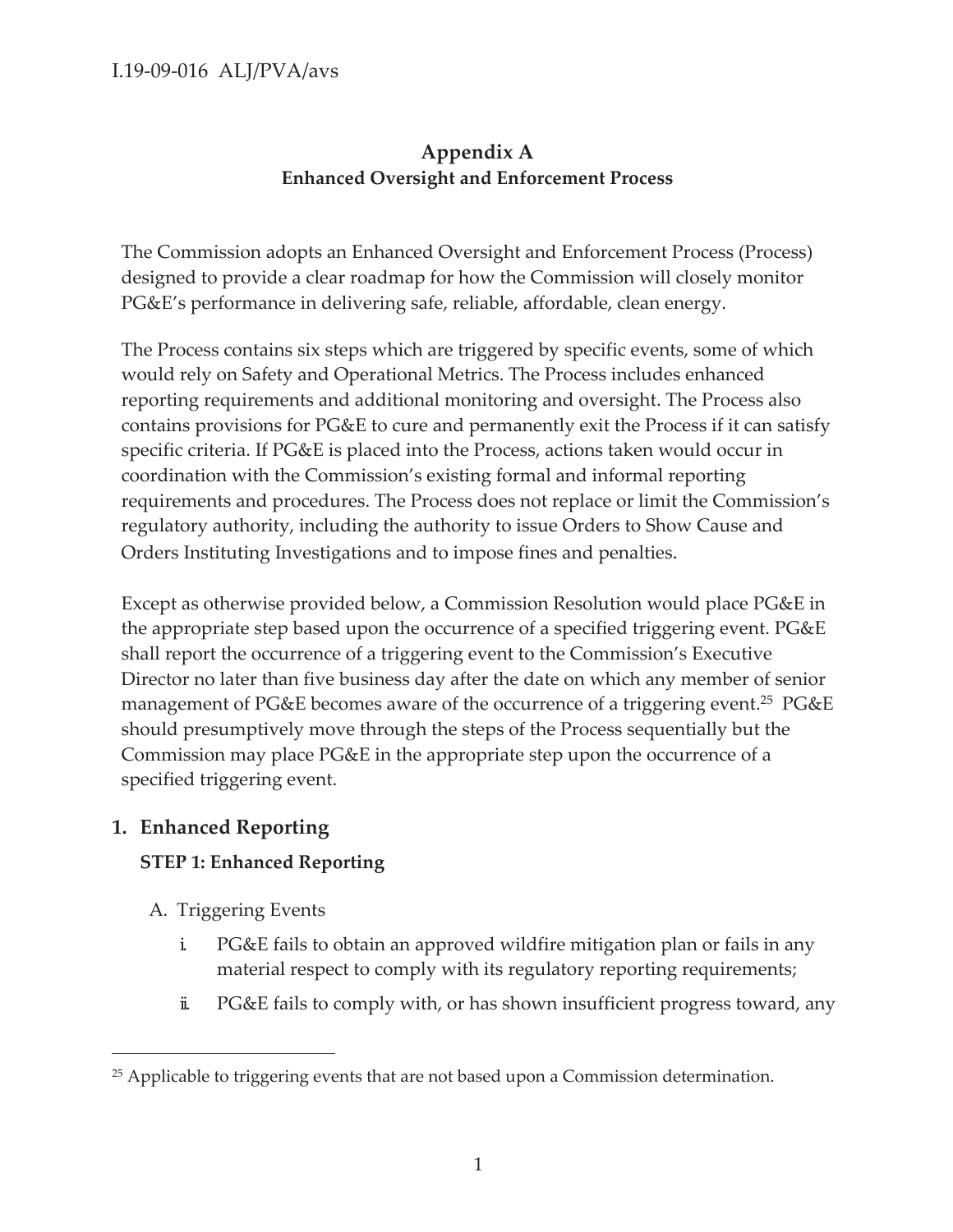of the metrics (i) set forth in its approved wildfire mitigation plan including Public Safety Power Shutoffs (PSPS) protocols, (ii) resulting from its ongoing safety culture assessment, (iii) contained within the approved Safety and Operational Metrics, or (iv) related to other specified safety performance goals;

- iii. PG&E demonstrates insufficient progress toward approved safety or riskdriven investments related to the electric and gas business; or
- iv. PG&E (or PG&E Corporation) fails in any material respect to comply with the Commission's requirements and conditions for approval of its emergence from bankruptcy.
- B. Actions During Step 1

PG&E will submit a Corrective Action Plan to the Executive Director within twenty days of a Commission Order placing PG&E into Step 1.

- i. The Corrective Action Plan shall be designed to correct or prevent a recurrence of the Step 1 triggering event, or otherwise mitigate an ongoing safety risk or impact, as soon as practicable and include an attestation stating that it has been approved by the Chief Risk Officer (CRO).
- ii. The Corrective Action Plan, including any timeframes set forth therein for the correction of the triggering events or mitigation of any ongoing safety risk or impact, shall be approved by the Commission or the Executive Director.
- iii. Commission staff will monitor PG&E's compliance with its Corrective Action Plan based on, among other things, existing or enhanced reporting.
- iv. The CRO, the Safety and Nuclear Oversight (SNO) Subcommittee, and the boards of directors shall provide reporting to the Commission as directed.
- C. Performance that Results in Exit from Step 1
	- i. PG&E shall exit from Step 1 of the Process upon issuance of a Commission Resolution finding that PG&E has met the conditions of its Corrective Action Plan within the required timeframe.
	- ii. The Commission, by Resolution, will move PG&E to Step 2 if it fails to adequately meet the conditions of its Corrective Action Plan within the required timeframe. PG&E may remain in Step 1 if it demonstrates sufficient progress toward meeting the conditions of its Corrective Action Plan and additional time appears needed to successfully address the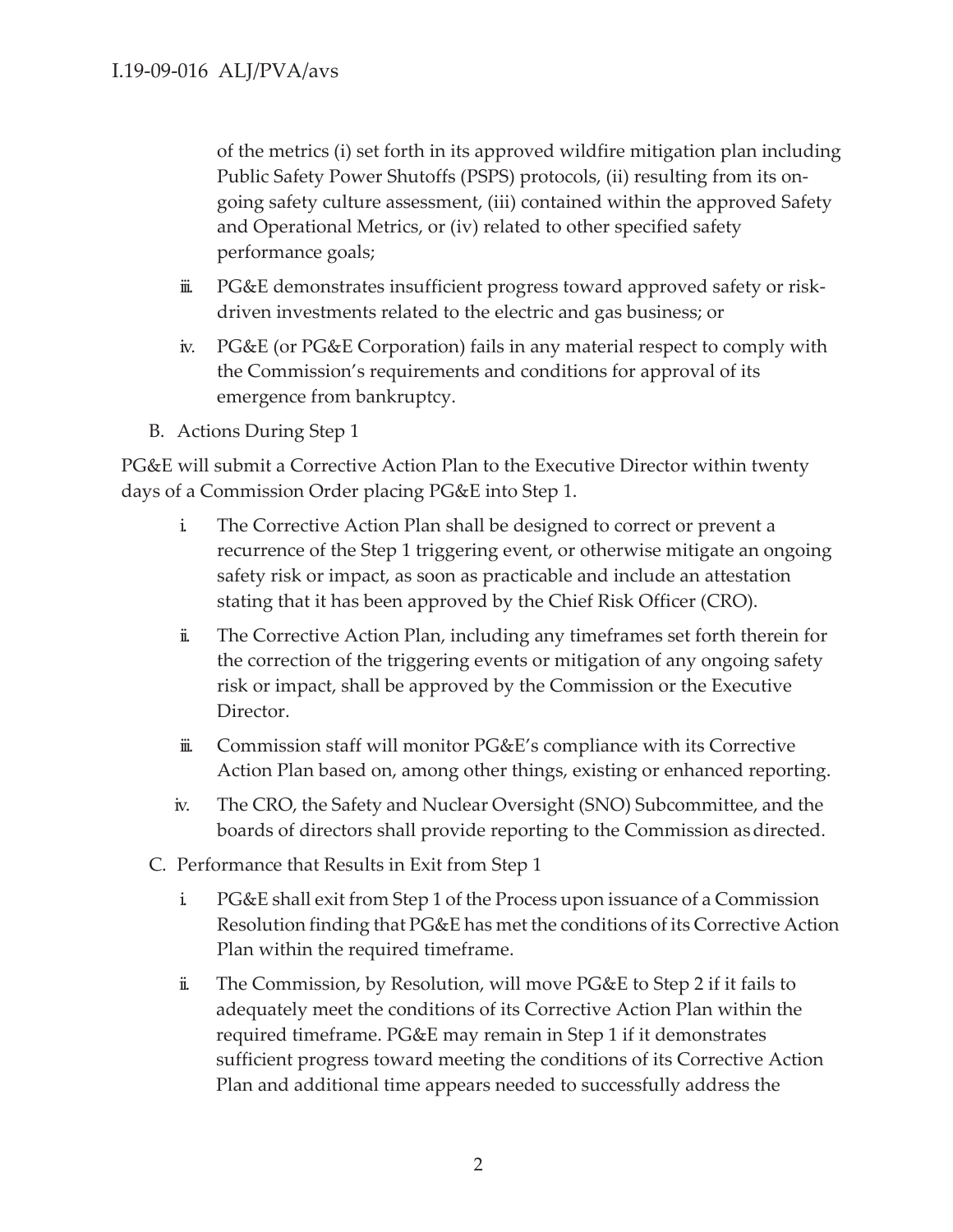triggering event(s).

## **Step 2: Commission Oversight of Management and Operations**

- A. Triggering Events
	- i. PG&E fails to adequately meet the conditions of its Corrective Action Plan within the required timeframe as provided in Step 1, Section C (ii) above;
	- ii. A gas or electric incident occurs that results in the destruction of 1,000 or more dwellings or commercial structures and appears to have resulted from PG&E's failure to follow Commission rules or orders or prudent management practices;
	- iii. PG&E fails to comply with electric reliability performance metrics, including standards to be developed for intentional de-energization events (i.e., PSPS) and any that may be contained within the approved Safety and Operational Metrics; or
	- iv. PG&E fails to report to the Commission a systemic electric or gas safety issue.
- B. Actions During Step 2
	- i. PG&E will submit a Corrective Action Plan, or updated Corrective Action Plan, to the Executive Director within twenty days of a Commission Order placing PG&E into Step 2.
	- ii. The Corrective Action Plan shall be designed to correct or prevent a recurrence of the Step 2 triggering event, or otherwise mitigate an ongoing safety risk or impact, as soon as practicable and shall include an attestation stating that it has been approved by the CRO and the SNO Subcommittee.
	- iii. The Corrective Action Plan, including any timeframes set forth therein for the correction or prevention of the Step 2 triggering events or mitigation of any ongoing safety risk or impact, shall be approved by the Commission or the Executive Director.
	- iv. Commission staff will monitor PG&E's compliance with its Corrective Action Plan based on, among other activities, increased inspections, quarterly reports, and, to the extent applicable, spot auditing of General Rate Case, Wildfire Expense Memorandum Account, Catastrophic Events Memorandum Account, or Pipeline Safety Enhancement Plans accounts in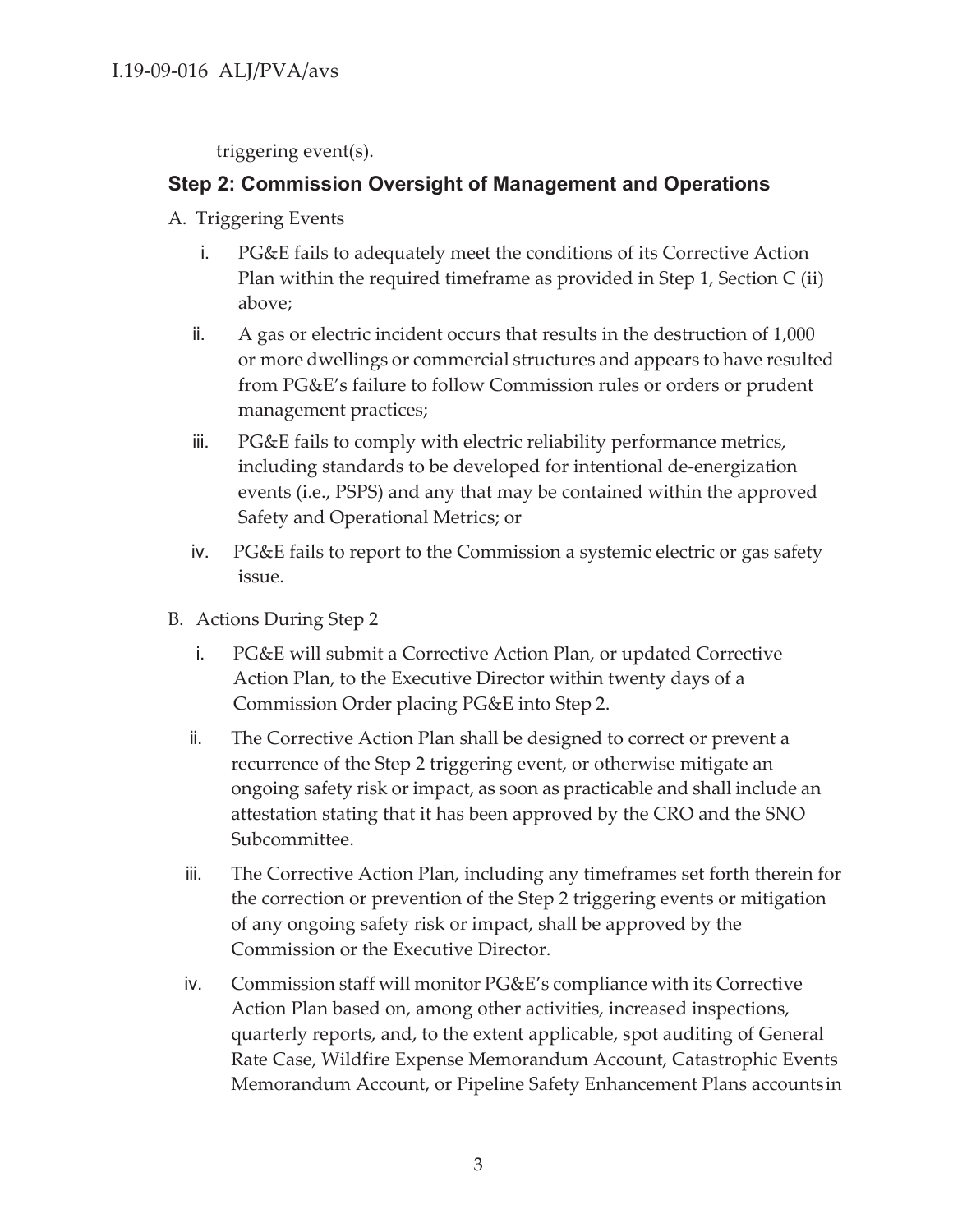which approved investments in wildfire mitigation, electric or gas safety are auditable.

- v. A representative of the SNO Subcommittee and the CRO shall appear quarterly before the Commission to report progress on the Corrective Action Plan and provide additional reporting as directed.
- C. Performance that Results in Exit from Step 2
	- i. PG&E shall exit from Step 2 upon issuance of a Commission Resolution finding that the company has met the conditions of its Step 2 Corrective Action Plan within the required timeframe. The Commission may move PG&E back to Step 1 of the Process rather than exit the process if it determines that PG&E has made sufficient progress in meeting its Step 2 Corrective Action Plan but continued enhanced reporting is needed.
	- ii. The Commission, by Resolution, will move PG&E to Step 3 if PG&E fails to adequately meet the conditions of its Corrective Action Plan and additional time in Step 2 is not likely to result in the effective implementation of its Corrective Action Plan.

### **2. Enhanced Enforcement**

Steps 3 through 6 of the Process implement increasing levels of operational

oversight upon occurrence of certain triggering events.

#### **Step 3: Appointment of Independent Third-Party Monitor**

- A. Triggering Events
	- i. PG&E fails to adequately meet the conditions of its Corrective Action Plan within the required timeframe, as provided in Step 2, Section C (ii); or
	- ii. PG&E fails to obtain or maintain its safety certificate as provided in AB 1054.
- B. Actions During Step 3
	- i. The Commission's Executive Director may appoint an independent third- party monitor (Monitor), or expand the authority of any Independent Safety Monitor previously appointed by the Commission, to oversee PG&E's operations and to work with senior management to develop and implement a Corrective Action Plan with reasonable timeframes to address the triggering event(s) as soon as practicable.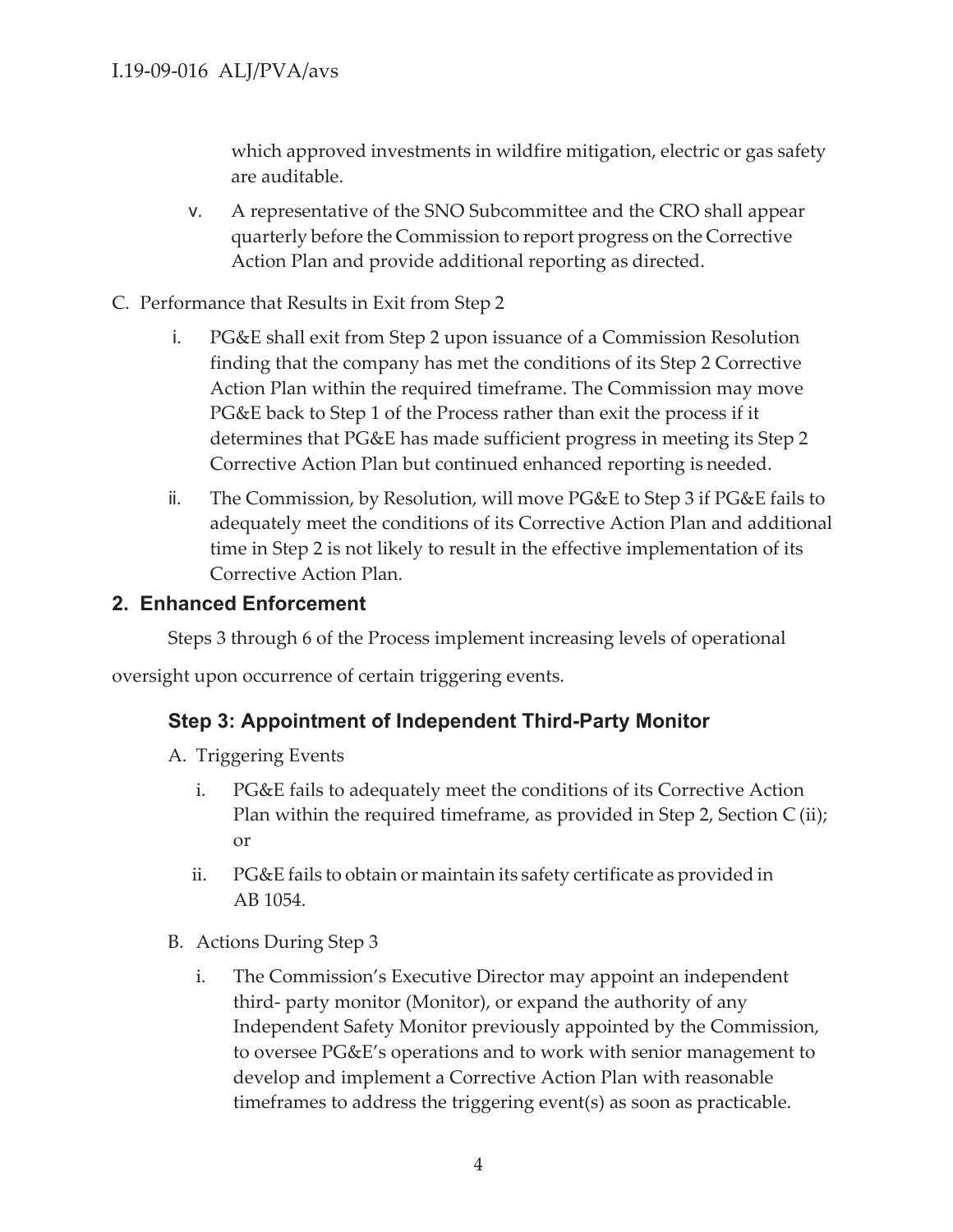- ii. The Monitor will provide active, external oversight of PG&E's implementation of its Corrective Action Plan.
- iii. The Monitor will have the authority to hire third-party safety and utility operations experts to assist it with its oversight obligations.
- iv. PG&E's senior management must work jointly with the Monitor to develop and implement a Corrective Action Plan including reasonable timeframes (which timeframes shall be acceptable to the Commission). The Corrective Action Plan shall be certified by the Monitor.
- v. PG&E may request the Monitor to modify the Corrective Action Plan but must otherwise implement the plan as approved by the Monitor.
- vi. The Monitor will provide quarterly reports to the Commission and to PG&E's board of directors on the progress towards implementing the Corrective Action Plan.
- vii. The CRO and SNO Subcommittee will provide reporting to the Commission as required during this Step.
- C. Performance that Results in Exit from Step 3
	- i. PG&E shall exit from Step 3 upon issuance of a Commission Resolution finding that PG&E has met the conditions of its Step 3 Corrective Action Plan within the required timeframe. The Commission may determine that PG&E must remain in Step 1 or 2 for additional time after it confirms that PG&E has exited Step 3.
	- ii. The Commission, by Resolution, will move PG&E to Step 4 if any of the following occurs:
		- a. PG&E fails to implement the Corrective Action Plan within the timeframes required by the Monitor or the Commission's Executive Director.
		- b. The Commission determines that additional enforcement is necessary because of PG&E's systemic non-compliance or poor performance with its Safety and Operational Metrics over an extended period.

## **Step 4: Appointment of a Chief Restructuring Officer**

- A. Triggering Events
	- i. PG&E fails to adequately meet the conditions of its Corrective Action Plan within the required timeframe and additional time in Step 3 is not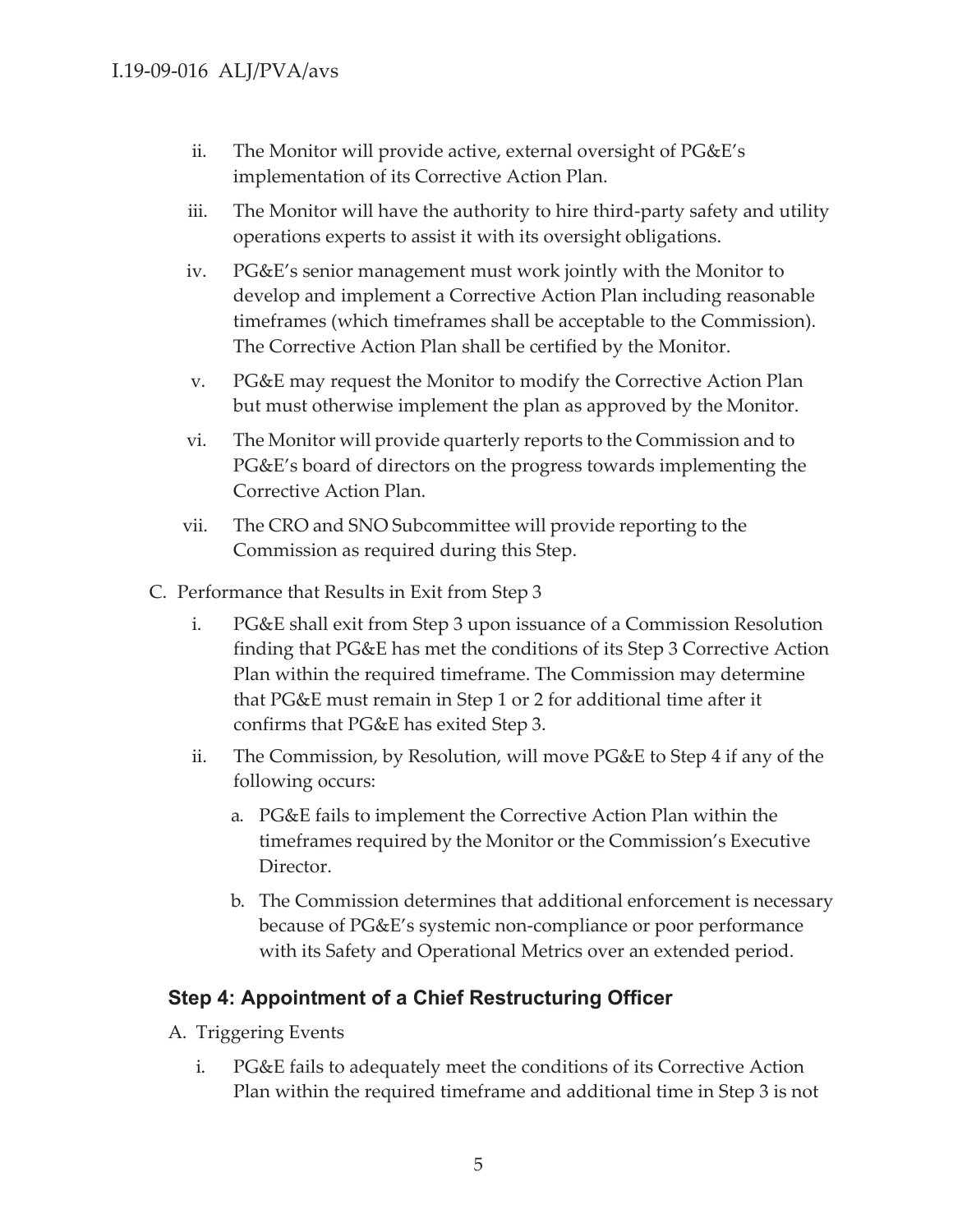likely to result in the effective implementation of its Corrective Action Plan, as provided in Step 3, Section C  $(ii)(a)$ ;

- ii. Additional enforcement is necessary because of PG&E's systemic noncompliance or poor performance with its Safety and Operational Metrics over an extended period;
- iii. The Commission determines through an Order to Show Cause, Order Instituting Investigation, or other appropriate process, that PG&E repeatedly violated its regulatory requirements, committed gross negligence, or committed a serious violation of the law, such that such conduct in the aggregate represents a threat to public health and safety;
- iv. PG&E causes an electric or gas safety incident that results in the destruction of 1,000 or more dwellings or commercial structures and the Commission determines through an Order to Show Cause, Order Instituting Investigation, or other appropriate process, that such event results from the willful misconduct or repeated and serious violations of Commission rules, orders or regulatory requirements;
- v. The Commission determines through an Order to Show Cause, Order Instituting Investigation, or other appropriate process that additional enforcement is necessary because the wildfire fund administrator has made a determination following a covered wildfire that PG&E is ineligible for the cap on reimbursement because its actions or inactions that resulted in a covered wildfire constituted conscious or willful disregard of the rights and safety of others; or
- vi. PG&E failed to obtain or maintain its safety certificate as provided in AB 1054 for a period of three consecutive years.
- B. Actions During Step 4
	- i. The Commission will require that PG&E retain a chief restructuring officer from a list of qualified candidates identified by a third-party. The chief restructuring officer will have full management responsibility for developing and directing PG&E to implement the Corrective Action Plan with reasonable timeframes to address the triggering event(s) as soon as practicable.
	- ii. The chief restructuring officer will have the authority of an executive officer of PG&E and will report to the SNO Committee on all safety issues.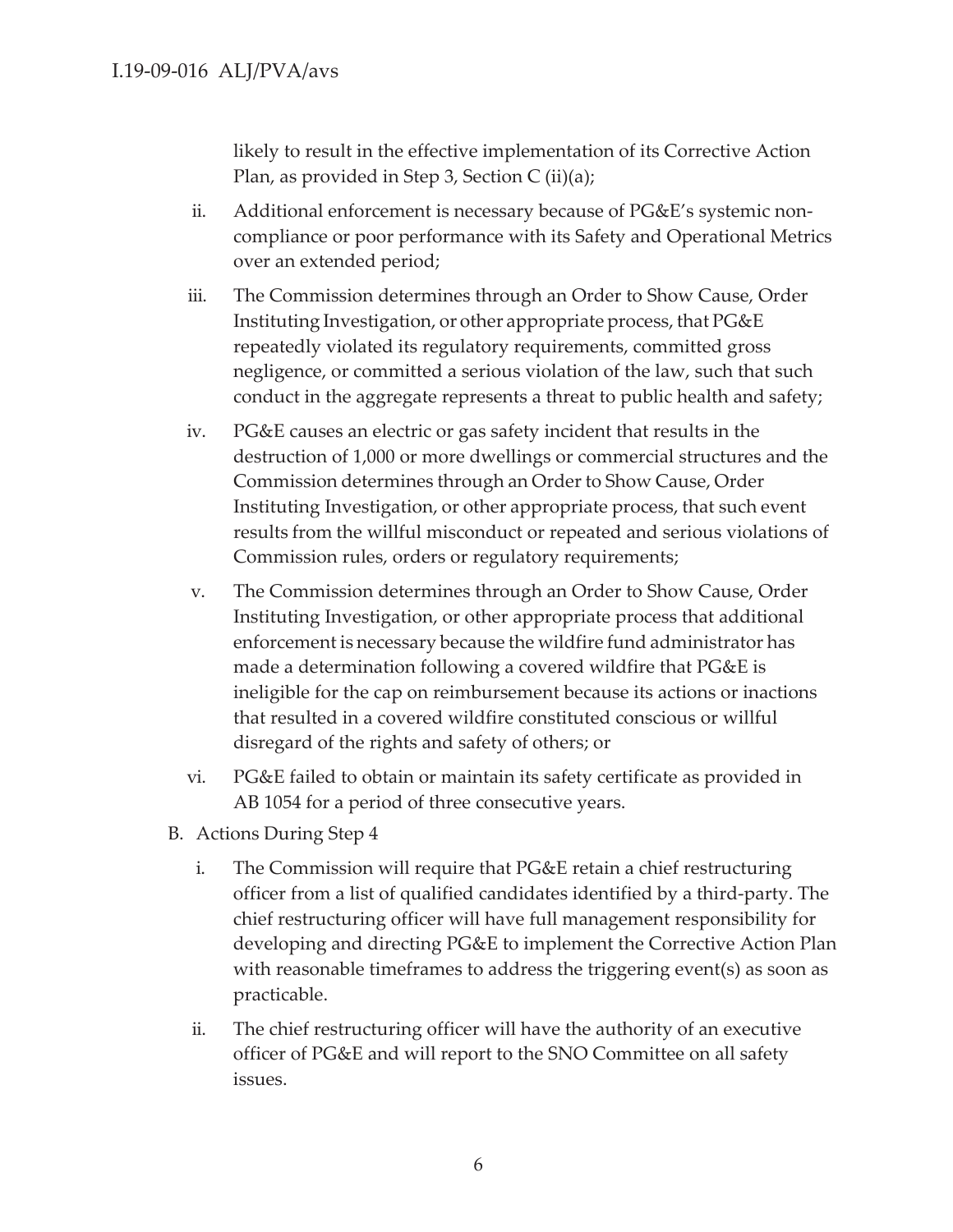- iii. PG&E's senior management must work jointly with the chief restructuring officer to develop and implement a Corrective Action Plan including reasonable timeframes (which timeframes shall be acceptable to the Commission).
- iv. The chief restructuring officer will have all corporate authority that can be delegated to an officer under the California Corporations Code in order to ensure that PG&E can meet its Corrective Action Plan.
- v. The Corrective Action Plan must be certified by the chief restructuring officer.
- vi. PG&E must otherwise implement the Corrective Action Plan as certified by the chief restructuring officer.
- vii. The chief restructuring officer will provide quarterly reports to the Commission and to PG&E's board of directors on the progress towards implementing the Corrective Action Plan.
- viii. The Chief Restructuring Officer will remain in place during Steps 5 and 6, if triggered.
- C. Performance that Results in Exit from Step 4
	- i. PG&E shall exit from Step 4 upon issuance of a Commission Resolution finding that it met the conditions of its Step 4 Corrective Action Plan within the required timeframe. The Commission may determine that PG&E must remain in Steps 1, 2, or 3 for additional time after PG&E has exited Step 4.
	- ii. The Commission by Resolution will move PG&E to Step 5 if the Commission finds that PG&E failed to implement the Corrective Action Plan within the timeframes required by the chief restructuring officer or the Commission.
	- iii. PG&E may remain in Step 4 if the Commission determines that additional time appears needed to successfully address the triggering event(s).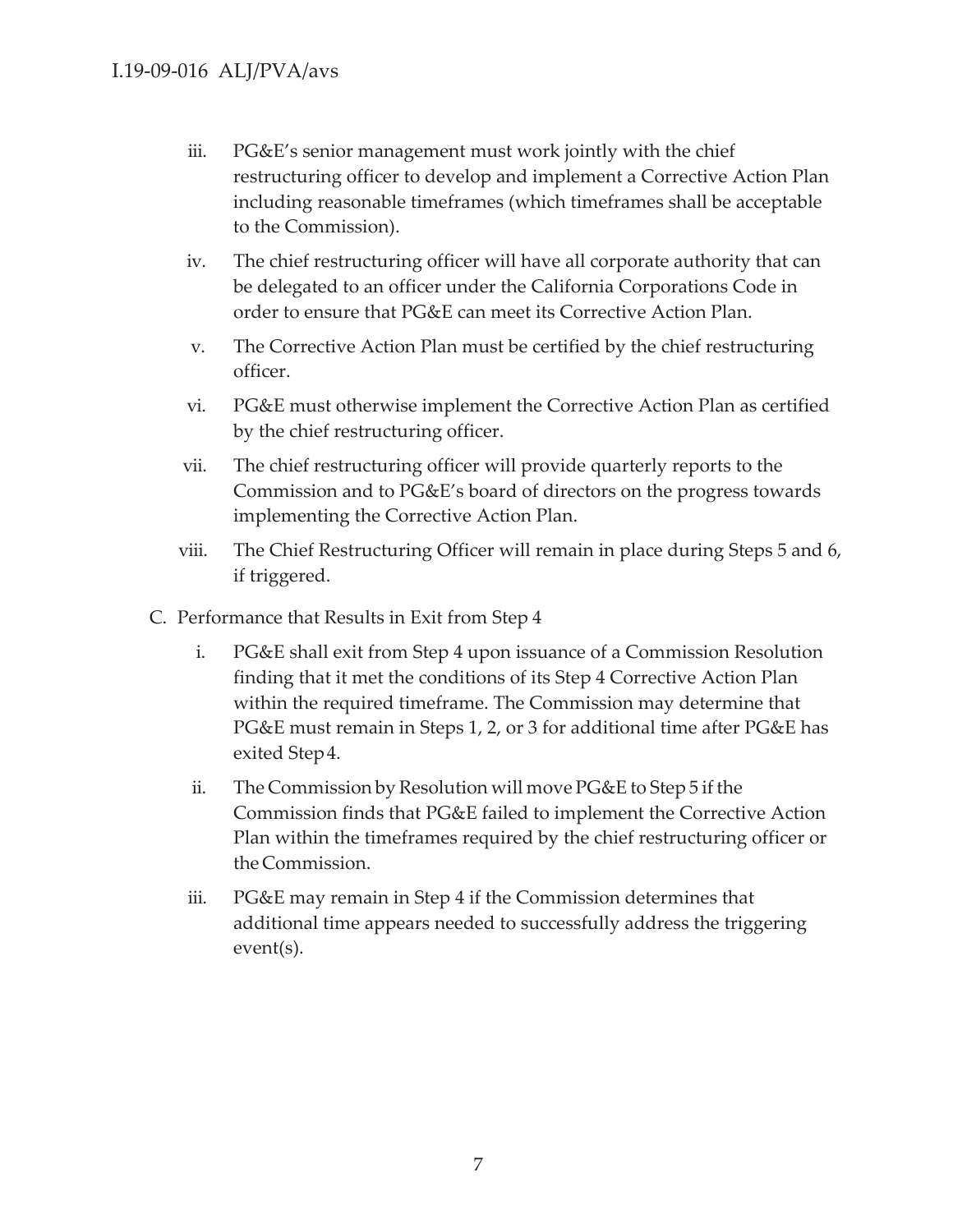# **Step 5: Appointment of a Receiver**

- A. Triggering Events
	- i. PG&E fails to implement its Step 4 Corrective Action Plan within the required timeframes, as provided in Step 4, Section C (ii).
- B. Process
	- i. The Commission will pursue the receivership remedy subject to then applicable law of the state of California. If PG&E becomes the subject of a subsequent chapter 11 case, PG&E will agree not to dispute the Commission's or state of California's authority to file a motion for the appointment of a chapter 11 trustee.
	- ii. The receiver, if appointed by the Superior Court, would be empowered to control and operate PG&E's business units in the public interest but not dispose of the operations, assets, business or PG&E stock.
- C. Performance that Results in Exit from Step 5
	- i. If the Commission by Resolution determines that PG&E has corrected all of the Step 5 triggering events and has remained in material compliance with Safety and Operational Metrics for a period of 18 months, the Commission may request termination of any receivership.
	- ii. At any time while the receiver is in place and to the extent permitted by then applicable law, the Commission can initiate a Step 6 enforcement action if a Step 6 triggering event has occurred.
	- iii. In the event that the Commission seeks, but is not successful in obtaining a receiver, or if the Step 5 triggering event occurs and California law does not allow for the appointment of a receiver, the Commission would determine whether PG&E shall remain in Step 4 or advance to Step 6.

# **Step 6: Review of CPCN**

- A. Triggering Events
- i. A receiver appointed as set forth above has determined that continuation of Receiver Oversight will not result in restoration of safe and reliable service; provided that such receiver shall have been a place for a period of at least nine (9) months before making such a determination;
- ii. A court of applicable jurisdiction has denied the Commission's request for a receiver made as set forth above or the Step 5 triggering event has occurred